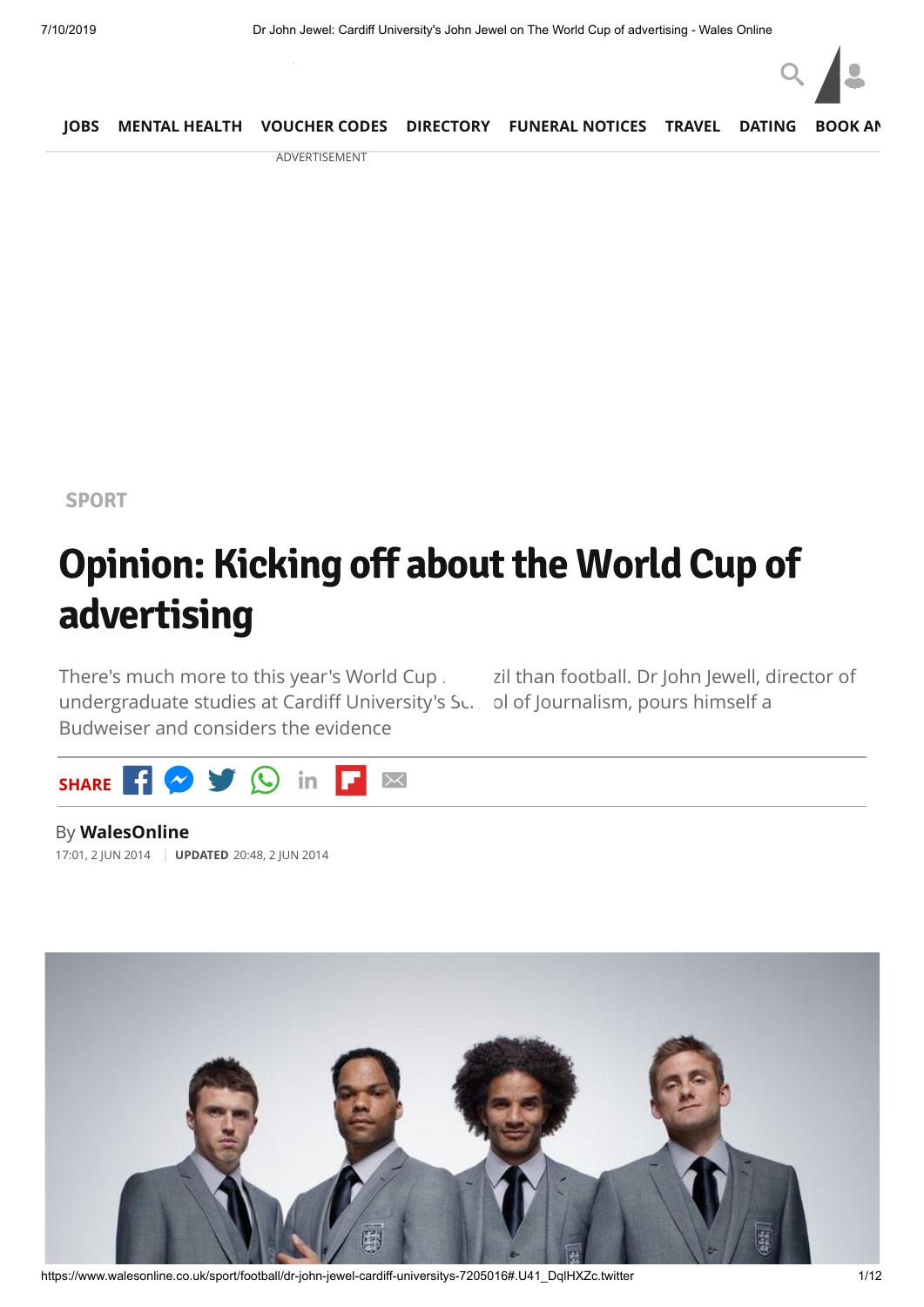

**The official England football team suit from M&S for the 2010 World Cup**

#### **Get the biggest Rugby stories by email**

Enter your email subscribe that the state of the state of the state of the state of the Subscribe

See our [privacy notice](https://www.walesonline.co.uk/privacy-policy/)

[More newsletters](https://communicatoremail.com/IN/DCF/A8H9jAkG3nMZsLXGF91M1D/)

 $Q \parallel$ 

In February of this year the world governing body of football, FIFA, announced that water breaks would be introduced in some matches during the forthcoming World Cup.

FIFA Chief Medical Officer Jiri Dvorak commes hat the decision to interrupt the flow of the matches was taken with respect to the  $h_i$  peratures in some parts of Brazil during the competition and **['based on scientific data'.](http://www.sportsbusinessdaily.com/Global/Issues/2014/02/17/International-Football/Water-Breaks.aspx)**

It is thought that the breaks will be for three or four minutes in every half-hour of football.

If the temperature is forecast to be above 32 degrees at kick-off time then the special timeouts will be applied.

These short breaks could mean, as the Daily Mirror and **[Daily Mail](http://www.dailymail.co.uk/sport/worldcup2014/article-2631147/World-Cup-viewers-face-adverts-DURING-matches-ITV-cash-mid-half-water-breaks.html)** have pointed out, that viewers across the world will be exposed to advertisements during matches for the first time in a major competition.

The **[Daily Mirror](http://www.mirror.co.uk/sport/football/world-cup-2014/england-world-cup-fans-face-3552971)** says that TV companies will be given at least 24 hours' notice of the fixed stoppages and FIFA have told broadcasters that priority on in-game advertising breaks must be given to official **[World Cup sponsors](http://www.fifa.com/worldcup/organisation/partners/)** - including Budweiser and McDonald's - or the governing body's six 'partners' including Coca Cola, Sony and Adidas.

idas Paid Ayton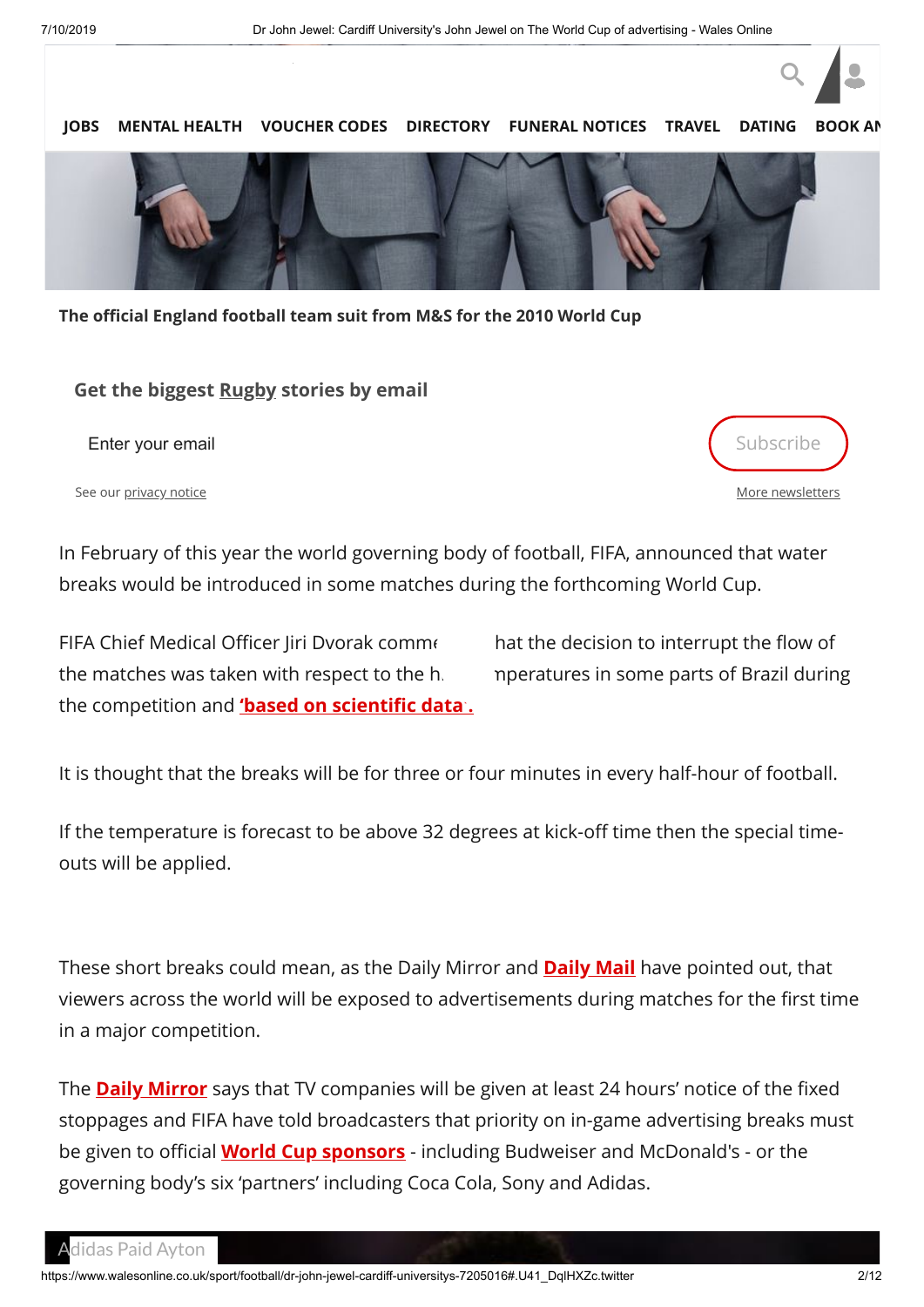

**[JOBS](https://www.fish4.co.uk/jobs/wales/?utm_source=tm-walesonline&utm_medium=referral&utm_campaign=navlink) [MENTAL HEALTH](https://timewith.co.uk/blog?utm_source=wales_online&utm_medium=nav_bar) [VOUCHER CODES](https://discountcode.mirror.co.uk/) [DIRECTORY](https://www.inyourarea.co.uk/localservices?branding=walesonline) [FUNERAL NOTICES](https://www.funeral-notices.co.uk/wales) [TRAVEL](https://www.walesonline.co.uk/special-features/holiday-deals-walesonline-travel-beach-14554645)** [DATING](http://dating.walesonline.co.uk/)



## Per reports, one of those families is the Phoenix Sun No. 1 pick Deandre Ay

In order to fully understand what advertising revenues mean to TV companies, consider the fact that ITV could charge as high £300,000 fo<sup>r</sup> D-second commercial during matches featuring England. This is, **according to the Suardian**, likely to be higher than what is charged for a slot in the X factor final.

**[I've written elsewhere about corporate influence](http://www.jomec.co.uk/blog/author/jomec_jewell/)** on sport and this latest development is another indicator of how far commercialism extends into the fabric of global sporting events. No one is denying that measures to safeguard the health of players in exceptionally inclement weather is a good thing.

At the same time the three or four minute water breaks in each half of play represents an excellent opportunity for advertisers to broaden their influence into the hitherto sacrosanct

and commercially barren 90 minutes.

Could it be just the beginning of a process which sees the fragmentation of 'soccer', an inexorable progress toward the **[American football model](https://theconversation.com/forget-seahawks-vs-broncos-ads-are-the-super-bowl-stars-22553)** where in a typical match there are as many as 20 commercial breaks, ten in each half, lasting usually from one to two minutes each?

Overly simplistic of course and gridiron is fundamentally more suited to interruption than association football, but in an environment where sponsors pay fantastical amounts they will seek maximum return for their money.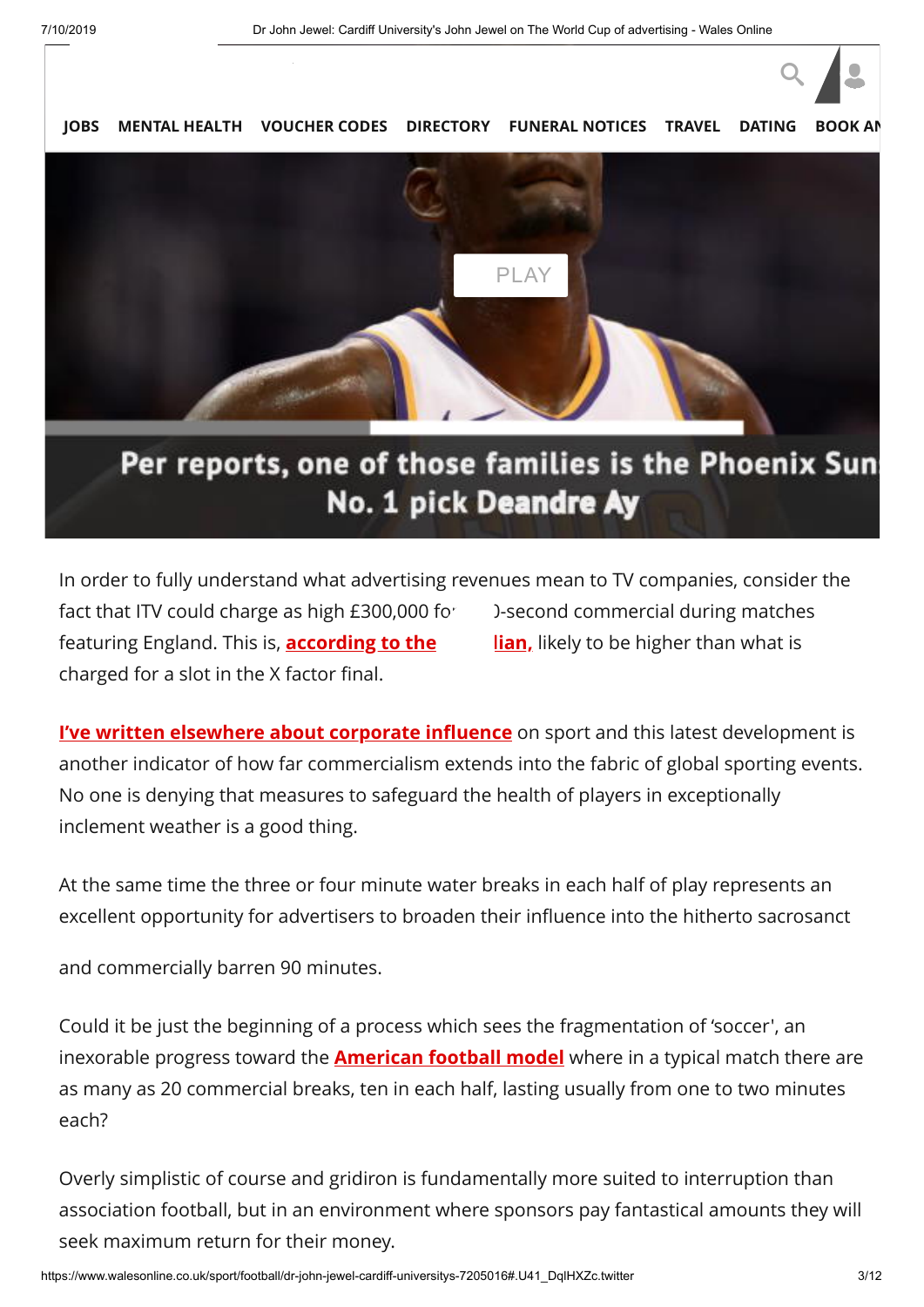#### [Engla](https://www.fish4.co.uk/jobs/wales/?utm_source=tm-walesonline&utm_medium=referral&utm_campaign=navlink)[nd's all encompa](https://timewith.co.uk/blog?utm_source=wales_online&utm_medium=nav_bar)[ssing contract wit](https://discountcode.mirror.co.uk/)h **[Nike \(worth £25m per year until 2018\)](http://blogs.independent.co.uk/2013/05/20/nike-kit-deal-puts-england-at-no-2-in-the-world-but-which-country-is-top/)** stipulates **JOBS MENTAL HEALTH VOUCHER CODES [DIRECTORY](https://www.inyourarea.co.uk/localservices?branding=walesonline) FUNERAL NOTICES TRAVEL [DATING](http://dating.walesonline.co.uk/)**

that every time they train in public they also have to be seen to be kicking Nike balls.

It also states that they have to exclusively use Nike footballs in home friendly matches.

This means that England **[were not able to use the Adidas](http://www.mirror.co.uk/sport/football/news/england-want-world-cup-ball-2920412)** manufactured official World Cup ball in the recent friendly against Denmark. The rule clearly also applied to the last home friendly against Peru on (May 30th).

Thus, the time England has to get used to the official World Cup tournament ball is compromised by a commercial partnership.

But such deals are lucrative for the FA and bring in huge sums. Let's consider the England team's World Cup sponsors.

The **['FA Partner Programme'](http://www.thefa.com/thefa/whoweare/sponsors)** has Vauxhall as lead partner, Nike and Mars as 'supporters' and Carlsberg, Lucozade, Nivea and Marks area net as 'suppliers'. In 2011, the FA and Vauxhall signed a three and a half year agre and although the exact sums have not been disclosed, **[Marketing Week](http://www.marketingweek.co.uk/vauxhall-confirms-england-sponsorship/3022148.article)** magazine said the deal was worth 'up to £6m a year.'

**[The agreement](http://www.bbc.co.uk/news/business-12160434)** sees Vauxhall sponsor all 23 England sides, including the women's teams, men's youth teams and all the England disability sides. The company is also the official vehicle supplier to the FA.

The notion of 'supplying' already fabulously rich young men with all manner of trinkets and baubles in order to engineer sales by association is in full flow.

Last month the FA signed a deal **[with Samsung](http://www.marketingweek.co.uk/sectors/sport/news/samsung-named-the-fas-first-smartphone-partner/4010470.article)** (shirt sponsors of Chelsea) to provide the England team with Galaxy G5 handsets.

Speaking about the partnership, FA commercial director Stuart Turner, quoted in Marketing Magazine said: 'Samsung has a fantastic heritage in football across the globe and in such an important year, the team will be flying out to Brazil with the best possible mobile devices at their fingertips.'

So you can picture the scene: Gerrard and co will be driven to the airport in cars supplied by Vauxhall, dressed in suits provided by **[Marks and Spencer](http://www.dailymail.co.uk/sport/worldcup2014/article-2618627/Steven-Gerrard-Co-Englands-Marks-Spencer-World-Cup-suits-ahead-summer-trip-Brazil.html)**, eating **[Mars bars](http://www.youtube.com/watch?v=6HAYf_QJw2g)** and drinking

 $Q \parallel$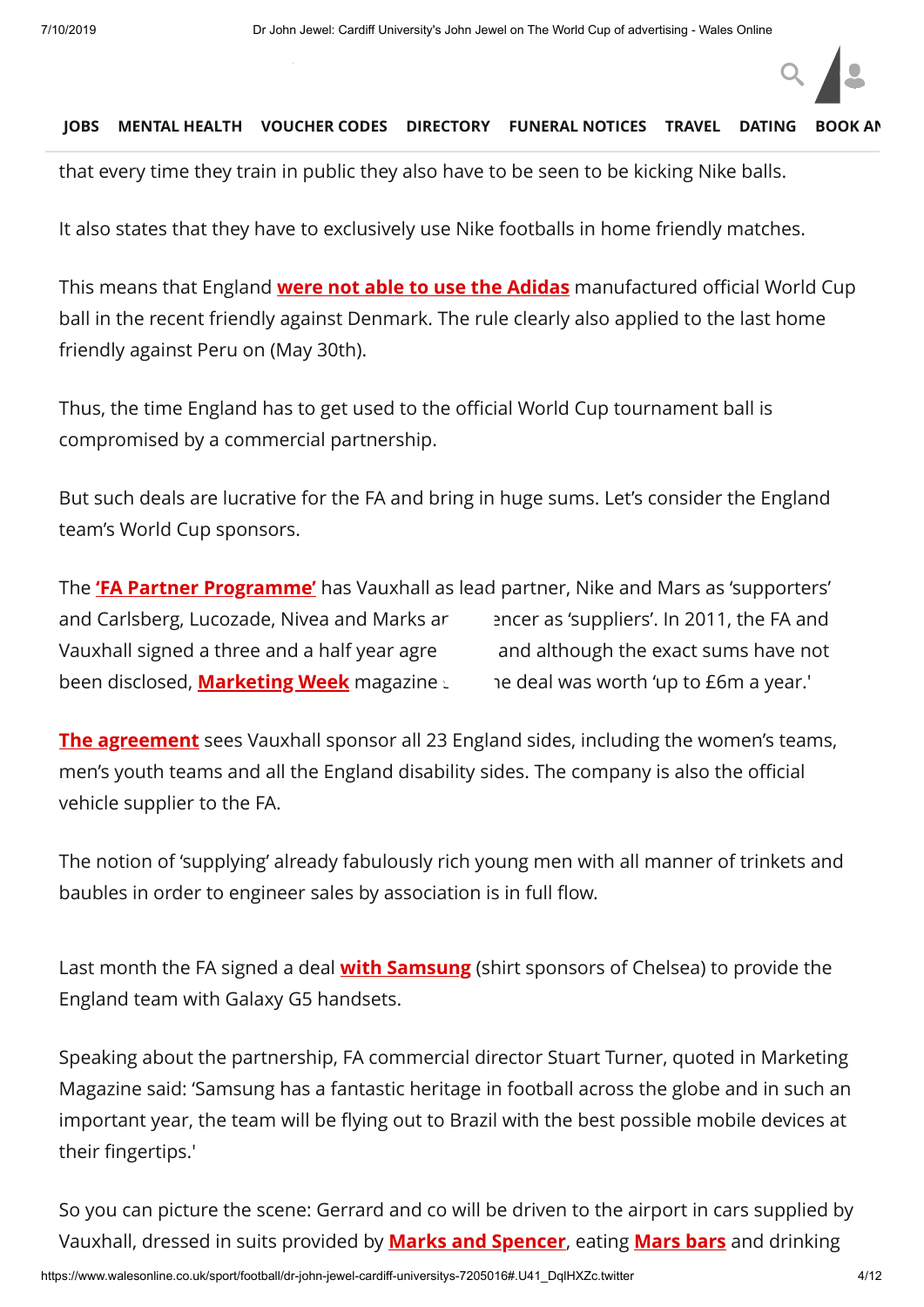#### The maximum from the maximum from the classic film Within Within Within Within Within Within Within Within With **[JOBS](https://www.fish4.co.uk/jobs/wales/?utm_source=tm-walesonline&utm_medium=referral&utm_campaign=navlink) [MENTAL HEALTH](https://timewith.co.uk/blog?utm_source=wales_online&utm_medium=nav_bar) [VOUCHER CODES](https://discountcode.mirror.co.uk/) [DIRECTORY](https://www.inyourarea.co.uk/localservices?branding=walesonline) [FUNERAL NOTICES](https://www.funeral-notices.co.uk/wales) [TRAVEL](https://www.walesonline.co.uk/special-features/holiday-deals-walesonline-travel-beach-14554645) [DATING](http://dating.walesonline.co.uk/) [BOOK AN](http://www.bookanad.com/regions/wales/)**

**[Carlsberg](http://www.marketingmagazine.co.uk/article/1075091/carlsberg-signs-new-sponsorship-deal-fa)** [whilst perusing t](https://www.walesonline.co.uk/)he Samsung Galaxy S5 device's health features such as a heart-

expensive to those that can't' - springs to mind here, especially when one considers the price of the Nike manufactured England World Cup replica jerseys.

It was announced in March that the adult 'Athlete Match Day' versions of the shirt, the like of which will be worn by the **[England team costs £90.](http://theday.co.uk/sport/england-fans-fury-over-90-football-shirt)** Insult was added to injury when it was quickly realised that the previous 'new and exclusive' home kit manufactured by Nike had been new and exclusive for only **[seven matches.](http://www.bbc.co.uk/sport/0/football/26826554)**

The fact is that the average fan is expected to pay ever more inflated prices, with greater frequency, for products whose novelty is as ephemeral as the hope of England actually winning the World Cup.

Nevertheless pay we do, as professional sport in general continues to be more about profit and commercialisation than the welfare of its supporters or, as would seem to the case in **Brazil**, the wishes of the majority of the nation.

All this is nothing new, however. What is new  $\cdot$  decision to allow breaks in play in a major tournament.

Irrespective of the valid concerns over heat exhaustion, the three or four minutes extra minutes in every half-hour of football is another revenue stream. Imagine what will happen in Qatar in 2022 where summer temperatures can reach **[45 degrees Celsius!](http://www1.skysports.com/news/12040/8931603/)**

[ADVERTISEMENT](http://ads.avocet.io/cl?x=1&aid=38670cf5-8418-308e-8d26-8575c29e8b70_0&accid=58e504653393731132219fcc&brid=5c502ae60413efee6b107173&crid=5d232fe8f6bfbe1f003eb1ea&ext_aid=38670cf5-8418-308e-8d26-8575c29e8b70_0&bt=1562763868200881311&caid=5c62f5a489f8a96f3d4bb510&tacid=5d2338a101677e1100b77f5a&ioid=5c502b4316ce49294609d423&taflid=5c61857c1fc43d9c4c28ab34&tabsid=466c857c1fc43d9c4c28ab35&iobsid=496e35d236af7711003e0329&bfr=1&brc=0&h=250&w=300&ext_siid=rubicon_xapi:157412:vlWAYkK_YBwk&ext_pid=rubicon_17164&ext_sid=rubicon&ext_plid=rubicon_750210&optv=rpr15-5d2596e1:dpr15-5d25d5d7&bip4=2214329856&url=https://servedby.flashtalking.com/click/1/103981;3836693;2672264;210;0/?ft_impID=F68F169F-63F4-BF4D-4ABA-3D0EBFA1229C&g=4102ED6E695E48&random=768698312&ft_width=300&ft_height=250&url=http://www.kinkybootsthemusical.co.uk/uk-tour/tour-dates-venues.php?utm_source=fifty&utm_medium=display&utm_campaign=kinkybootstour2019&utm_content=cardiff_300x250)

 $Q \parallel$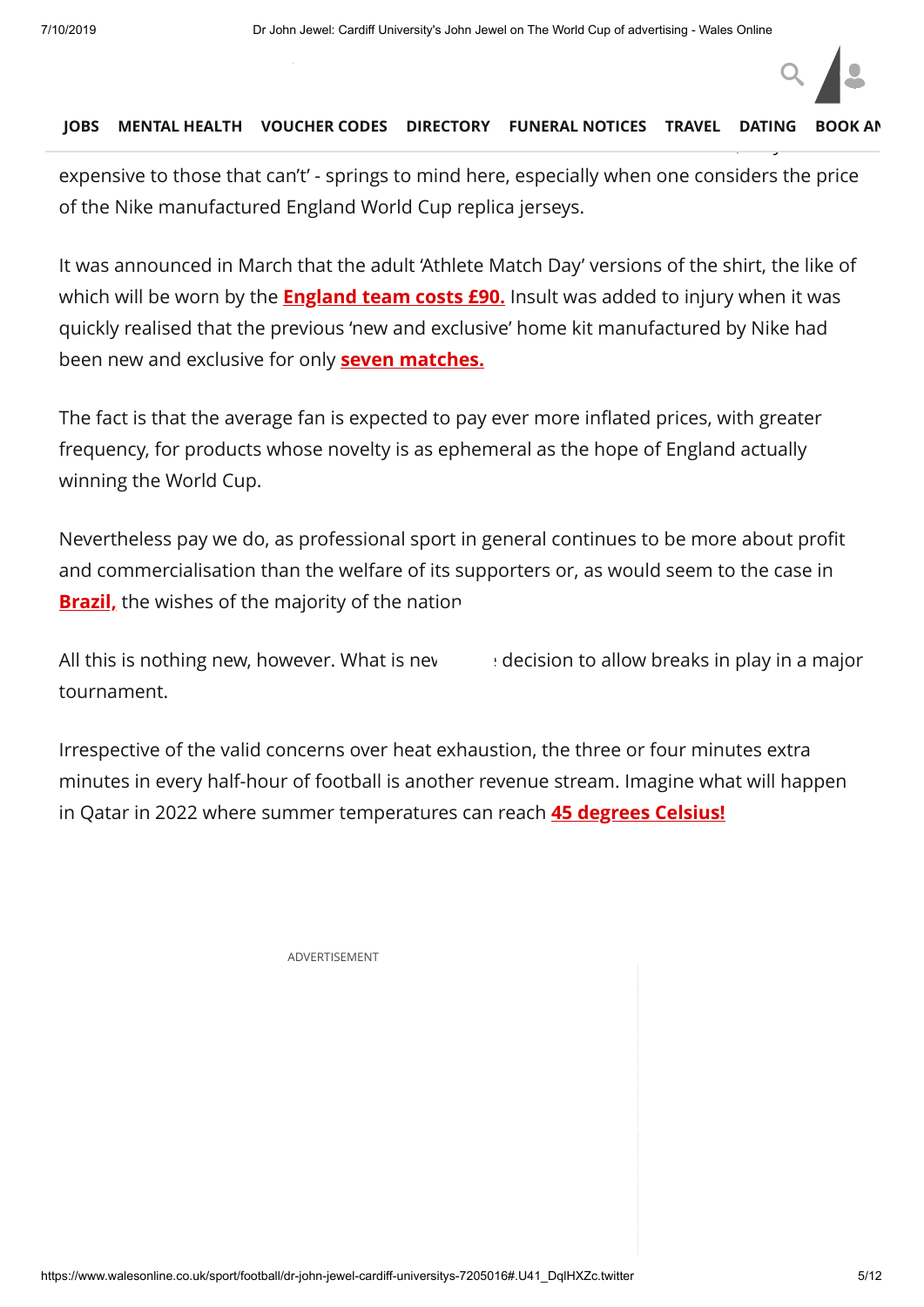

#### so. **[JOBS](https://www.fish4.co.uk/jobs/wales/?utm_source=tm-walesonline&utm_medium=referral&utm_campaign=navlink) [MENTAL HEALTH](https://timewith.co.uk/blog?utm_source=wales_online&utm_medium=nav_bar) [VOUCHER CODES](https://discountcode.mirror.co.uk/) [DIRECTORY](https://www.inyourarea.co.uk/localservices?branding=walesonline) [FUNERAL NOTICES](https://www.funeral-notices.co.uk/wales) [TRAVEL](https://www.walesonline.co.uk/special-features/holiday-deals-walesonline-travel-beach-14554645) [DATING](http://dating.walesonline.co.uk/) [BOOK AN](http://www.bookanad.com/regions/wales/)**

Ah, so that's why the tournament is going there...

#### **FIFA World Cup Live 2014 starts on ITV Wales from 7pm on Thursday, June 12**

**WalesOnline**

**Follow @WelshSportLive**

**Subscribe to our Rugby newsletter** [Privacy notice](https://www.walesonline.co.uk/privacy-policy/) **Enter email Enter email** 

**PROMOTED STORIES**

## Join The Rush to Get 50p Per Day Fun Plans And Peace of Mind for Your...

**BRIGHT LIGHT COVER** [SPONSORED](https://popup.taboola.com/en/?template=colorbox&utm_source=tmg-walesonline&utm_medium=referral&utm_content=thumbnails-feed:Below%20Article%20Thumbnails%20Responsive%20Feed%20|%20Card%201:)

[Sponsored Links](https://popup.taboola.com/en/?template=colorbox&utm_source=tmg-walesonline&utm_medium=referral&utm_content=thumbnails-feed-a:Below%20Article%20Thumbnails%20Responsive%20Feed%20|%20Card%202:)

## **HEALTH WINDOW - PMI [UK Residents Are Rushing To Get £14.64 Per Month Private Medical Insurance](https://magnetise.io/click?ad=1481&site=463&layoutType=in_banner&layout=3051&action=1697&_msai=tmg-walesonline&_msd=CjAyN2ViZThiNy04YmY0LTRiNmQtOGY5Ni1hYjBjY2QyYThmN2QtdHVjdDM5ZTI1MWYSHm1hZ25ldGlzZW1lZGlhLWhlYWx0aHdpbmRvdy1zYw&utm_content=150553028)**

## **[Pensioners in Cardiff Snap Up Brilliant New Hearing Aid](http://comparehearingaids.org/news/?code=NATO&utm_source=Taboola&utm_medium=Native&utm_campaign=Taboola&utm_term=tmg-walesonline)**

**COMPARE HEARING AIDS**

## **[Try Not to Drool Over These New Small SUVs](http://m.tracktechs.net/b8f61032-5f99-424b-95bb-ee0816109be4?subid1=tmg-walesonline&subid2=2331564&subid3=234286416&cid=CjAyN2ViZThiNy04YmY0LTRiNmQtOGY5Ni1hYjBjY2QyYThmN2QtdHVjdDM5ZTI1MWYSGWNhdGFseXN0YWR2ZXJ0aXNpbmctdWstc2M)**

**SUV | SEARCH ADS** [SPONSORED](https://popup.taboola.com/en/?template=colorbox&utm_source=tmg-walesonline&utm_medium=referral&utm_content=thumbnails-feed:Below%20Article%20Thumbnails%20Responsive%20Feed%20|%20Card%203:)

[Sponsored Links](https://popup.taboola.com/en/?template=colorbox&utm_source=tmg-walesonline&utm_medium=referral&utm_content=thumbnails-feed-a:Below%20Article%20Thumbnails%20Responsive%20Feed%20|%20Card%204:)

## **[What This Mama Bear Did After Man Saved Her Cubs Is Heartwarming](https://www.science101.com/mother-bear-cubs/?utm_source=talas&utm_campaign=At_TS_S101_UK_D_MotherBear_Gallery_v1_0307-What+This+Mama+Bear+Did+After+Man+Saved+Her+Cubs+Is+Heartwarming-https%3A%2F%2Fstorage.googleapis.com%2Fcaw-uploads%2Fa0281740f887c2da551bd51e91098640.&utm_term=tmg-walesonline&utm_medium=At_TS_S101_UK_D_MotherBear_Gallery_v1_0307&utm_content=newnext)**

**SCIENCE101**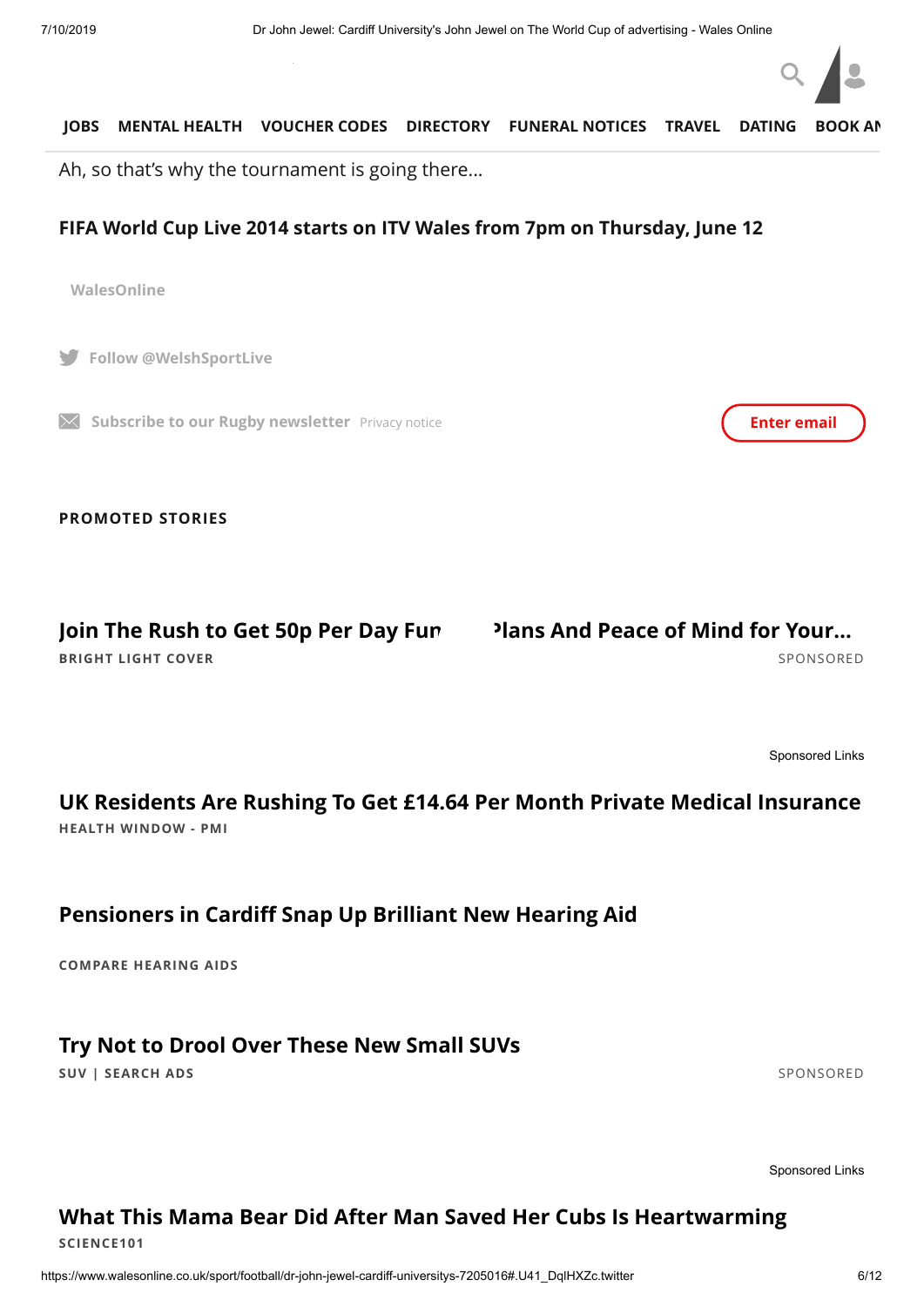

**FINANCIAL Barclays to Issue £2,767 Person, But You Must Act Fast JOBS MENTAL HEALTH VOUCHER CODES DIRECTORY FUNERAL NOTICES [TRAVEL](https://www.walesonline.co.uk/special-features/holiday-deals-walesonline-travel-beach-14554645) [DATING](http://dating.walesonline.co.uk/) [BOOK AN](http://www.bookanad.com/regions/wales/)**

#### **RECOMMENDED**

**[The moment of madness that's led to calls for long ban for England star](https://www.walesonline.co.uk/sport/rugby/alfie-barbeary-tackle-moment-madness-16380898?int_source=taboola&int_medium=display&int_campaign=organic) WALES ONLINE**

**[An entire Welsh village is up for sale for the price of a London flat](https://www.walesonline.co.uk/lifestyle/welsh-homes/entire-welsh-village-up-sale-14864154?int_source=taboola&int_medium=display&int_campaign=organic) WALES ONLINE**

[Sponsored Links](https://popup.taboola.com/en/?template=colorbox&utm_source=tmg-walesonline&utm_medium=referral&utm_content=thumbnails-feed-a:Below%20Article%20Thumbnails%20Responsive%20Feed%20|%20Card%207:)

**SMART FINANCES [Barclays To Refund £9 Billion To Customers \(Look Up Your Name\)](http://track.adtopia.club/native_track.php?value=eGh4RVhYTXlBSERLaW9KdzZHam5EVFhXWktaWGNHUWFzZU1WR2psOGpYdz0=&cid=2171821&crvid=214388715&pubid=tmg-walesonline&ts=2019-07-10+13%3A04%3A28&title=Barclays+To+Refund+%C2%A39+Billion+To+Customers+%28Look+Up+Your+Name%29&platform=Desktop&click_id=CjAyN2ViZThiNy04YmY0LTRiNmQtOGY5Ni1hYjBjY2QyYThmN2QtdHVjdDM5ZTI1MWYSI2xvbmRvbmJyaWRnZXBlcmZvcm1hbmNlbWVkaWEtcHBpLXNj&utm_source=taboola&utm_medium=referral)**

Lloyds To Refund £19 Billion (Find You me on This List)

**FINANCIAL GURU**

**[Play this Game for 1 Minute and see why everyone is addicted](https://www.desertorder.com/?r=tabdo1ena94&utm_source=taboola&utm_medium=referral)**

**DESERT ORDER** [SPONSORED](https://popup.taboola.com/en/?template=colorbox&utm_source=tmg-walesonline&utm_medium=referral&utm_content=thumbnails-feed:Below%20Article%20Thumbnails%20Responsive%20Feed%20|%20Card%208:)

#### **RECOMMENDED**

**[Teacher suspended suspended after leaving pupils to drink alcohol](https://www.walesonline.co.uk/news/wales-news/popular-primary-school-teacher-suspended-14867309?int_source=taboola&int_medium=display&int_campaign=organic) WALES ONLINE**

**[People asked to stay away from renowned Welsh beach](https://www.walesonline.co.uk/news/wales-news/world-renowned-hidden-gem-barafundle-14928831?int_source=taboola&int_medium=display&int_campaign=organic) WALES ONLINE**

[Sponsored Links](https://popup.taboola.com/en/?template=colorbox&utm_source=tmg-walesonline&utm_medium=referral&utm_content=thumbnails-feed-a:Below%20Article%20Thumbnails%20Responsive%20Feed%20|%20Card%2010:)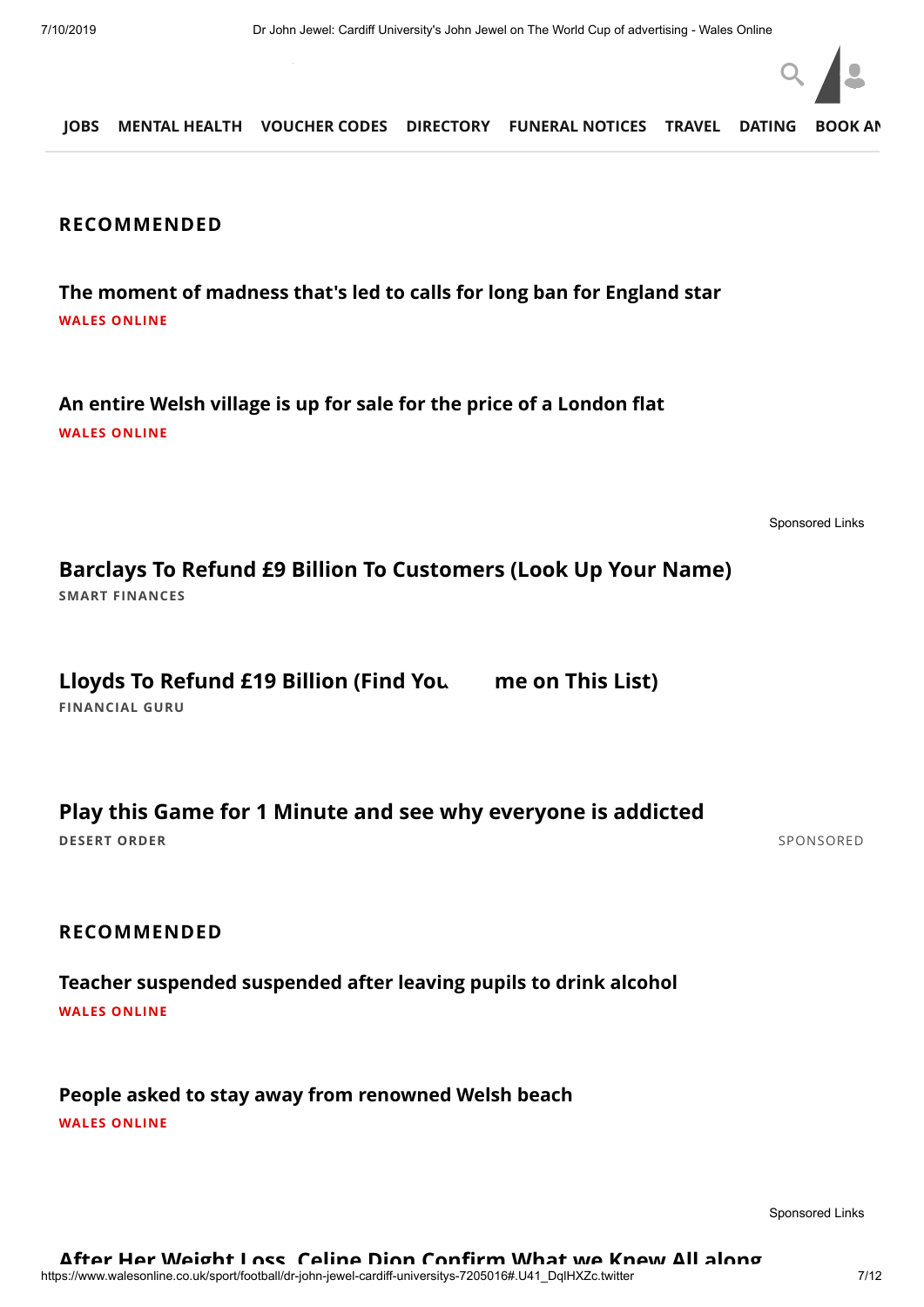

**GAS & ELECTRICITY | SEARCH ADS [Gas & Electric Deals | Compare Providers & Pick The Best Plan For You](https://uk.offersland.net/best/gas-and-electricity?utm_source=taboola&utm_medium=referral&pbid=tmg-walesonline&3id=3471880&device=c) [JOBS](https://www.fish4.co.uk/jobs/wales/?utm_source=tm-walesonline&utm_medium=referral&utm_campaign=navlink) [MENTAL HEALTH](https://timewith.co.uk/blog?utm_source=wales_online&utm_medium=nav_bar) [VOUCHER CODES](https://discountcode.mirror.co.uk/) [DIRECTORY](https://www.inyourarea.co.uk/localservices?branding=walesonline) [FUNERAL NOTICES](https://www.funeral-notices.co.uk/wales) [TRAVEL](https://www.walesonline.co.uk/special-features/holiday-deals-walesonline-travel-beach-14554645) [DATING](http://dating.walesonline.co.uk/) [BOOK AN](http://www.bookanad.com/regions/wales/)**

## **KNOWLEDGEDISH** [SPONSORED](https://popup.taboola.com/en/?template=colorbox&utm_source=tmg-walesonline&utm_medium=referral&utm_content=thumbnails-feed:Below%20Article%20Thumbnails%20Responsive%20Feed%20|%20Card%2011:) **[A Paris Canal Was Drained After 200 Years. These Photos Show What They…](https://knowledgedish.com/you-wont-believe-what-was-found-after-this-200-year-old-canal-was-drained/?utm_source=taboola&utm_campaign=t1-dt-kdsh-canal-tb&utm_medium=tmg-walesonline&utm_content=https%3A%2F%2Fconsole.prezna.com%2Fget%2Fa3H-5820222166171243866.jpg&utm_term=A+Paris+Canal+Was+Drained+After+200+Years.+These+Photos+Show+What+They+Found&layout=gallery&lp=1)**

## **[Follow These Simple Steps To Get A Mortgage In Retirement](https://responsiblelife.co.uk/rms/?source=TB&medium=1&term=rms-rll-native-desktop&utm_source=taboola&utm_medium=referral&utm_campaign=1838471)**

**RETIREMENT MORTGAGE SERVICE** [SPONSORED](https://popup.taboola.com/en/?template=colorbox&utm_source=tmg-walesonline&utm_medium=referral&utm_content=thumbnails-feed:Below%20Article%20Thumbnails%20Responsive%20Feed%20|%20Card%2012:)

| $\sim$ | <b>MORE ON</b>                         |  |
|--------|----------------------------------------|--|
|        | <b>Adidas</b><br>World Cup 2014<br>'TV |  |

#### **PROMOTED STORIES**

[30 Abandoned Stadiums That Once Made Sports History](https://www.tiebreaker.com/abandoned-stadiums-that-will-haunt-your-tepid-soul/?utm_source=talas&utm_campaign=A_TS_TB_UK_D_AbandonedStadiums_v1_3005-30+Abandoned+Stadiums+That+Once+Made+Sports+History-https%3A%2F%2Fstorage.googleapis.com%2Fcaw-uploads%2F1d95f14ec4ba82e9a1c9648f233ef812.jpg&utm_term=tmg-walesonline&utm_medium=A_TS_TB_UK_D_AbandonedStadiums_v1_3005&utm_content=newnext)

TieBreaker

#### [45 Amazing World Maps](https://www.farandwide.com/s/amazing-world-maps-74d6186e6d0e414b?utm_campaign=amazingworldmaps-def0fcbeb4864737&utm_source=tab&utm_medium=cpc&utm_term=tmg-walesonline)

Far & Wide

## [UK's Cheapest New Zealand Holiday Offers Revealed](https://www.tripsaway.net/holidays/new-zealand-holidays?utm_source=taboola&utm_medium=referral&device=c&3id=4135197&pbid=tmg-walesonline&y=new-zealand-holidays&tpl=9)

TripsAway | Search Ads

## [Meet single people near Cardiff !](http://k.ilius.net/?mtcmk=908636&fsid=100&utm_source=taboola&utm_term=tmg-walesonline)

Match

[Sponsored Links](https://popup.taboola.com/en/?template=colorbox&utm_source=tmg-walesonline&utm_medium=referral&utm_content=thumbnails-e:Right%20Rail%20Thumbnails%20Responsive:) [by Taboola](https://popup.taboola.com/en/?template=colorbox&utm_source=tmg-walesonline&utm_medium=referral&utm_content=thumbnails-e:Right%20Rail%20Thumbnails%20Responsive:)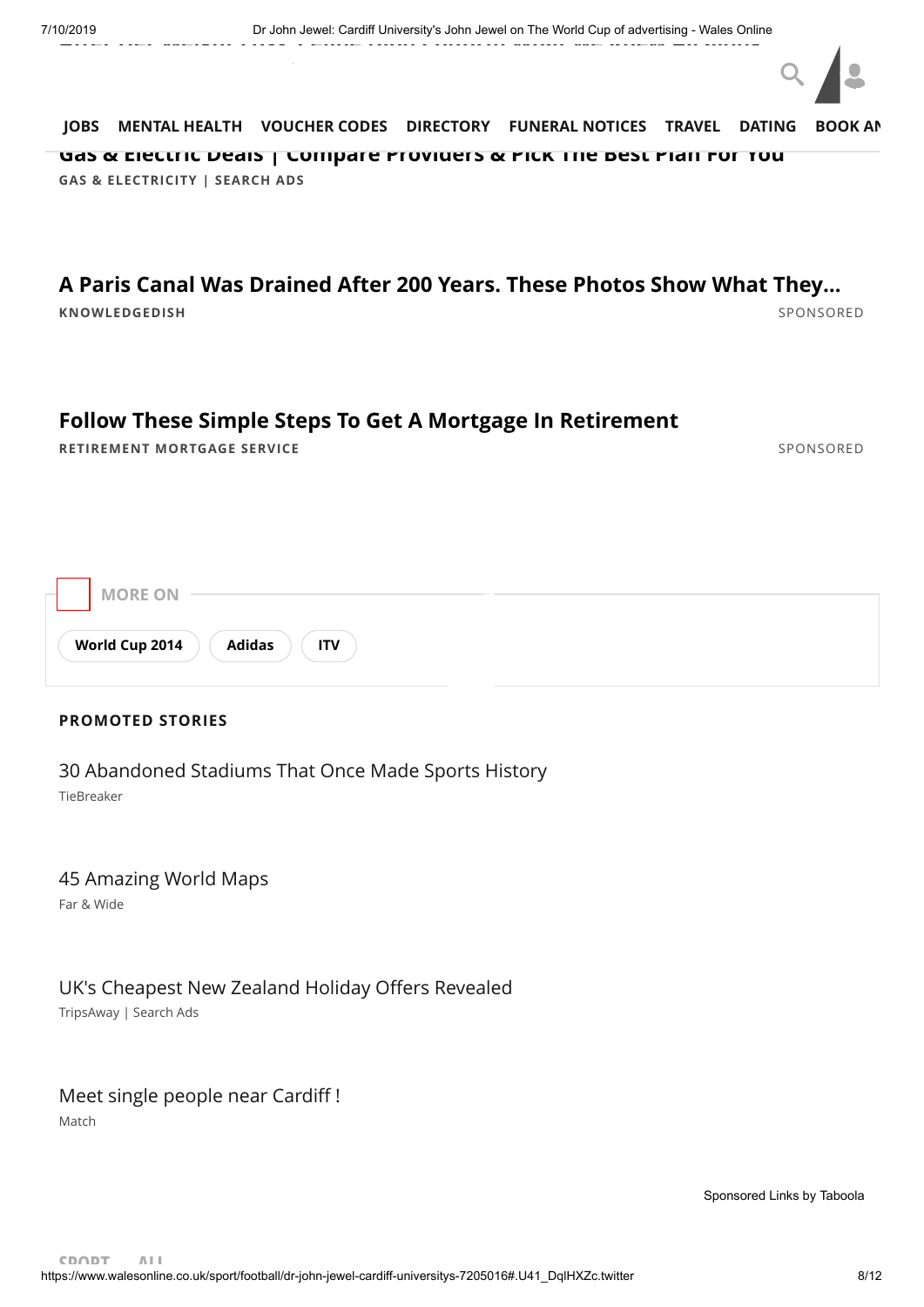

### **[TO](https://www.fish4.co.uk/jobs/wales/?utm_source=tm-walesonline&utm_medium=referral&utm_campaign=navlink)P [STORIES](https://www.walesonline.co.uk/) JOBS [MENTAL HEALTH](https://timewith.co.uk/blog?utm_source=wales_online&utm_medium=nav_bar) [VOUCHER CODES](https://discountcode.mirror.co.uk/) [DIRECTORY](https://www.inyourarea.co.uk/localservices?branding=walesonline) [FUNERAL NOTICES](https://www.funeral-notices.co.uk/wales) [TRAVEL](https://www.walesonline.co.uk/special-features/holiday-deals-walesonline-travel-beach-14554645) [DATING](http://dating.walesonline.co.uk/) [BOOK AN](http://www.bookanad.com/regions/wales/)**

**[POWYS COUNCIL](https://www.walesonline.co.uk/all-about/powys-council)**

**[The dream home that cost a man his marriage and his](https://www.walesonline.co.uk/news/wales-news/llandrindod-wells-kevin-mccloud-powys-16555005) sanity - but he's still prepared to go to jail for**

#### **[TENBY](https://www.walesonline.co.uk/all-about/tenby)**

**[Cyclist with broken neck says helmet saved his life after](https://www.walesonline.co.uk/news/wales-news/cycling-bike-helmet-safety-tenby-16554231) coming off his bike**

#### **EMILIAN**

Pair in cow accused of accessing CCTV of Cardiff City **footballer's post-mortem examination**

**[WALES RUGBY TEAM](https://www.walesonline.co.uk/all-about/wales-rugby-team)**

**[Emergency new rugby law introduced to change scrums](https://www.walesonline.co.uk/sport/rugby/rugby-news/emergency-new-rugby-law-introduced-16553781) with immediate effect**

**[COURTS](https://www.walesonline.co.uk/all-about/courts)**

**[Sex predator dragged women to the ground then covered](https://www.walesonline.co.uk/news/wales-news/joshua-jolly-sex-attacks-cardiff-16555928) their mouths in chilling early-hours attacks**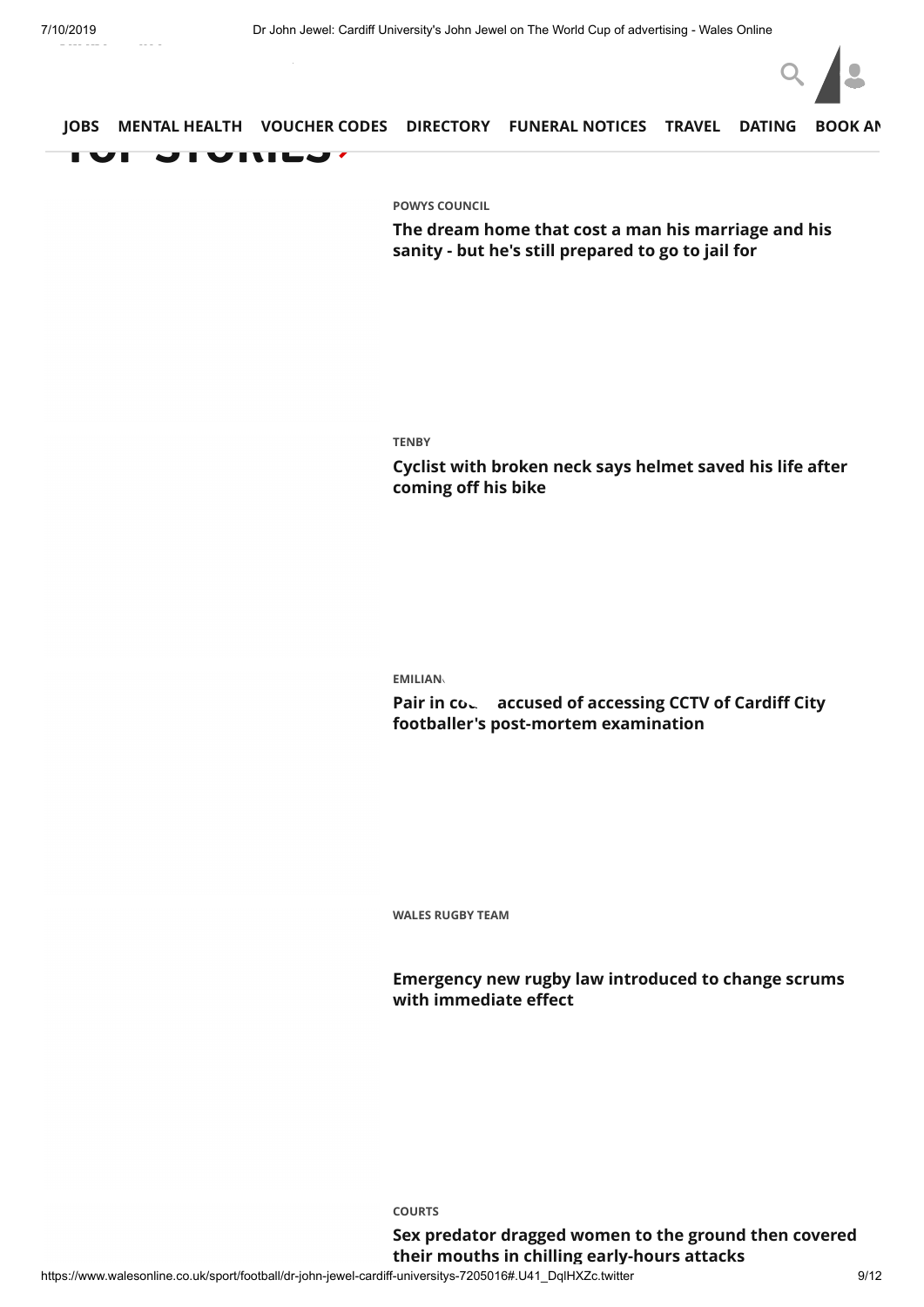

#### **[JOBS](https://www.fish4.co.uk/jobs/wales/?utm_source=tm-walesonline&utm_medium=referral&utm_campaign=navlink) [MENTAL HEALTH](https://www.walesonline.co.uk/news/wales-news/joshua-jolly-sex-attacks-cardiff-16555928) [VOUCHER CODES](https://discountcode.mirror.co.uk/) [DIRECTORY](https://www.inyourarea.co.uk/localservices?branding=walesonline) [FUNERAL NOTICES](https://www.funeral-notices.co.uk/wales) [TRAVEL](https://www.walesonline.co.uk/special-features/holiday-deals-walesonline-travel-beach-14554645) [DATING](http://dating.walesonline.co.uk/) [BOOK AN](http://www.bookanad.com/regions/wales/)**

 $\blacktriangleright$ 

**[WALES NEWS](https://www.walesonline.co.uk/news/wales-news/)**

**[Neil McEvoy withdraws his application to rejoin Plaid](https://www.walesonline.co.uk/news/wales-news/neil-mcevoy-plaid-cymru-cardiff-16562141) Cymru**

**[MAYHILL](https://www.walesonline.co.uk/all-about/mayhill)**

**[Shop closed immediately after mouse infestation](https://www.walesonline.co.uk/news/wales-news/mouse-infestation-swansea-shop-closed-16558059)**

**WALES SCHOL** 

**[Schools in Wales told to make uniforms cheaper and gender](https://www.walesonline.co.uk/news/education/schools-wales-uniform-logo-shorts-16558835) neutral**

**[CRIME](https://www.walesonline.co.uk/all-about/crime)**

**[Cardiff community in shock after second shooting in six](https://www.walesonline.co.uk/news/wales-news/cardiff-community-shock-after-second-16555419) months**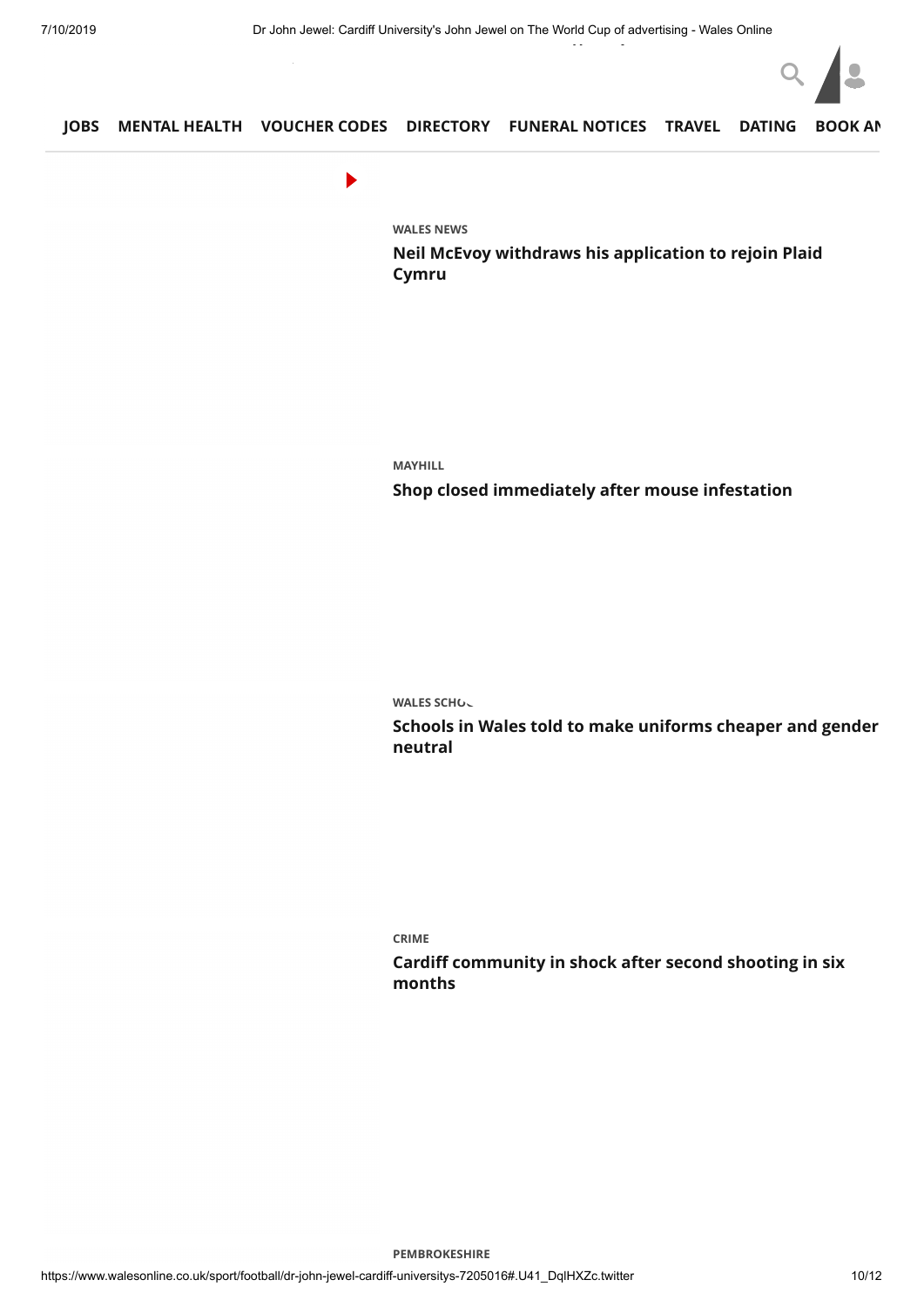

**[JOBS](https://www.fish4.co.uk/jobs/wales/?utm_source=tm-walesonline&utm_medium=referral&utm_campaign=navlink) [MENTAL HEALTH](https://www.walesonline.co.uk/news/wales-news/pembrokeshire-ramsay-island-coastguard-rescue-16559432) [VOUCHER CODES](https://discountcode.mirror.co.uk/) [DIRECTORY](https://www.inyourarea.co.uk/localservices?branding=walesonline) [FUNERAL NOTICES](https://www.funeral-notices.co.uk/wales) [TRAVEL](https://www.walesonline.co.uk/special-features/holiday-deals-walesonline-travel-beach-14554645) [DATING](http://dating.walesonline.co.uk/) [BOOK AN](http://www.bookanad.com/regions/wales/)**

 $\blacktriangleright$ 

**[ABERCYNON](https://www.walesonline.co.uk/all-about/abercynon)**

**[Children 'lucky to be alive' after utility pole crashes into](https://www.walesonline.co.uk/news/local-news/abercynon-rhondda-council-bt-autism-16553941) Wendy house**

**[M4](https://www.walesonline.co.uk/all-about/m4)**

**[Man and three children taken to hospital after crash that](https://www.walesonline.co.uk/news/wales-news/live-m4-newport-crash-gwent-16555539) shut M4 near Newport**

ADVERTISEMENT

**[NEWS](https://www.walesonline.co.uk/news/) [WHAT'S ON](https://www.walesonline.co.uk/whats-on/)**

**[SPORT](https://www.walesonline.co.uk/sport/) [BUSINESS](https://www.business-live.co.uk/all-about/wales)**